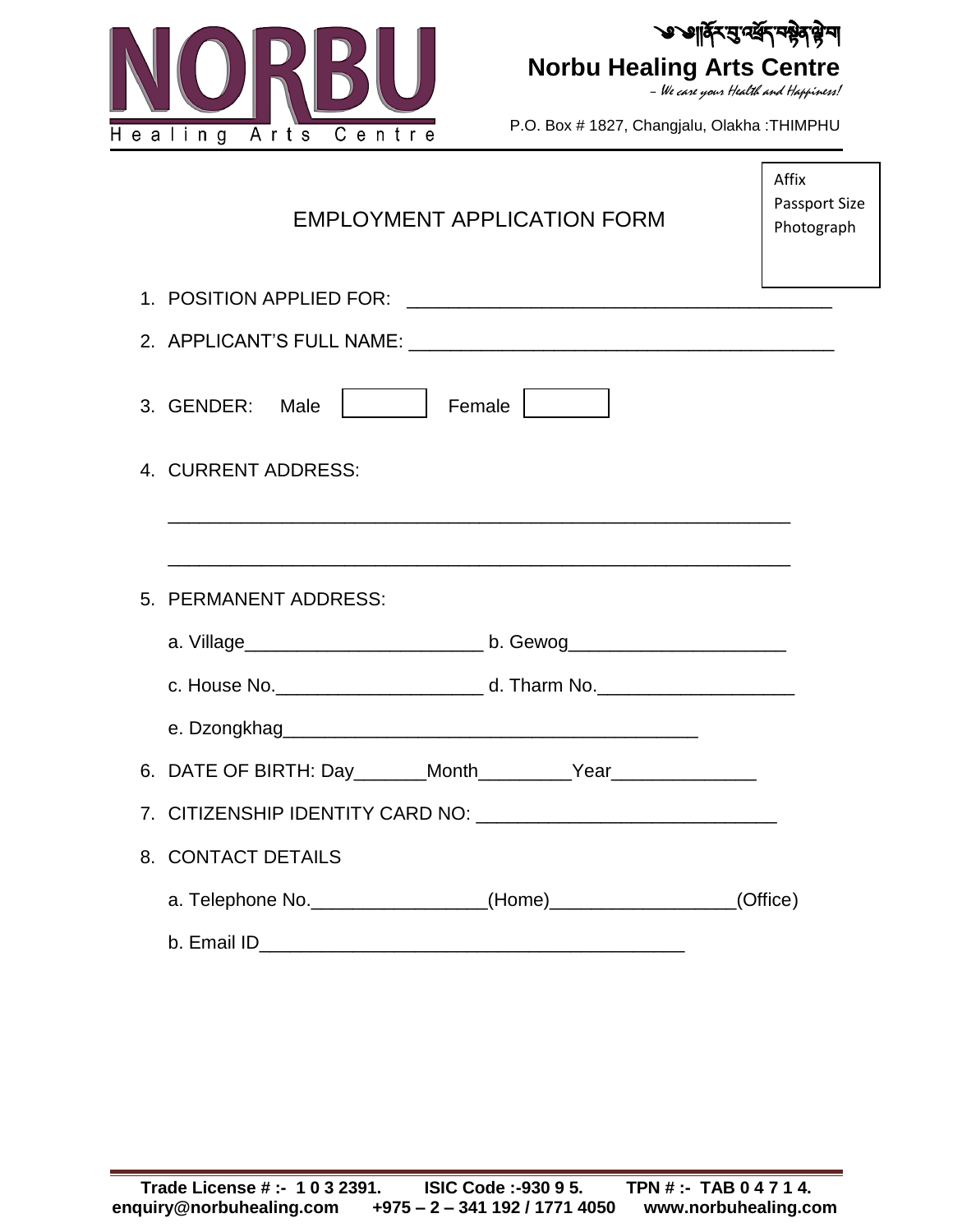

P.O. Box # 1827, Changjalu, Olakha :THIMPHU

## 9. ACADEMIC QUALIFICATION: *(start with the institute last attended)*

| <b>School/University/College</b> | Major<br><b>Subject</b> | Percentage<br>obtained | Year of<br><b>Completion</b> |
|----------------------------------|-------------------------|------------------------|------------------------------|
|                                  |                         |                        |                              |
|                                  |                         |                        |                              |
|                                  |                         |                        |                              |
|                                  |                         |                        |                              |

*If insufficient space, attached an additional statement*

10.EMPLOYMENT DETAILS : Please list your current/recent employer first.

| <b>SN</b>      | Name &<br><b>Address of the</b><br>employer | <b>Designation</b> | Dates employed    |                 | Last<br><b>Basic</b> | <b>Reason for</b> |
|----------------|---------------------------------------------|--------------------|-------------------|-----------------|----------------------|-------------------|
|                |                                             |                    | From:<br>dd/mm/yy | To:<br>dd/mm/yy | Pay                  | leaving           |
|                |                                             |                    |                   |                 |                      |                   |
| $\overline{2}$ |                                             |                    |                   |                 |                      |                   |
| 3              |                                             |                    |                   |                 |                      |                   |
| 4              |                                             |                    |                   |                 |                      |                   |
| 5              |                                             |                    |                   |                 |                      |                   |
| 6              |                                             |                    |                   |                 |                      |                   |

11.REFEREES: Please provide contact details for two referees for your application, at least one of which must be a professional referee.

| <b>SN</b> | <b>Name</b> | <b>Occupation &amp; Address</b> | <b>Email</b> | <b>Contact No</b> |
|-----------|-------------|---------------------------------|--------------|-------------------|
|           |             |                                 |              |                   |
|           |             |                                 |              |                   |
|           |             |                                 |              |                   |

12.SPECIAL SKILLS & QUALIFICATIONS: Please list any additional skills/memberships/licenses/certificates you feel support your application:

............................................................................................................................................ ... ........................................................................................................................................ ............................................................................................................................................ ............................................................................................................................................ ............................................................................................................................................ ............................................................................................................................................ ............................................................................................................................................ .